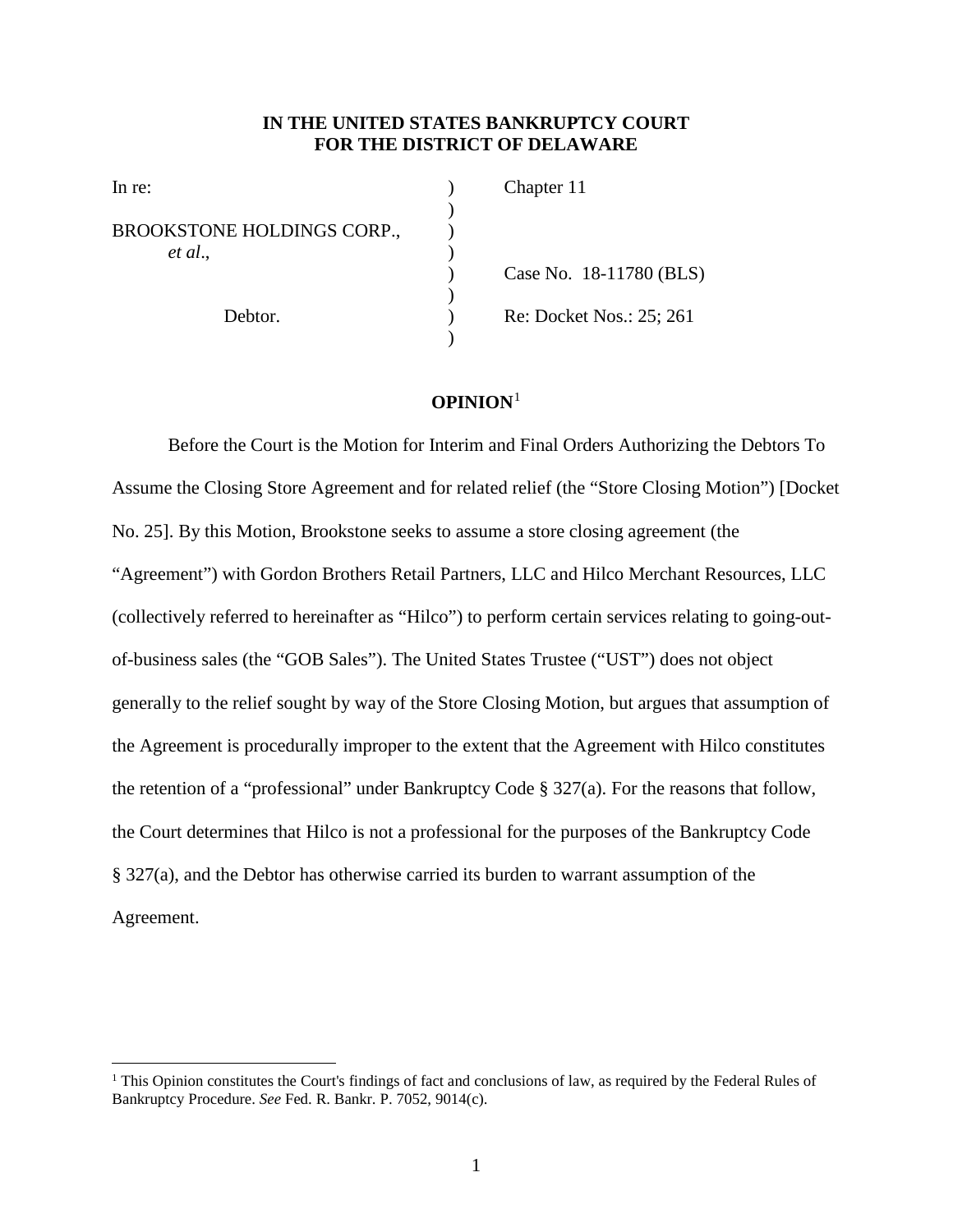## **INTRODUCTION**

Hilco is a familiar player in Chapter 11 retail restructurings in this Court. In countless cases, it has provided valuable services to debtors relating to disposition and monetization of inventory, real estate, intellectual property and other estate assets. The procedural mechanism by which Hilco (and the handful of entities that are its industry peers) are engaged to perform these services has — with very few exceptions — been by way of assumption of a services contract by motion under §§ 365(a) and 363(b) of the Bankruptcy Code. Notwithstanding a well-developed practice in this and other courts, the UST has in recent months objected in several cases and insisted that, in the circumstances described above, Hilco is serving as a "professional" in the bankruptcy proceeding and must be retained under the strictures of § 327(a). *See Heritage Home Corp., LLC, et al.*, Case No. 18-11736 (KG), UST Objection [Docket No. 265]; *Samuels Jewelers, Inc.*, Case No. 18-11818 (KJC), UST Limited Objection [Docket No. 162].

In a very recent case, my colleague Judge Gross was called upon to decide whether SB360 Capital Partners was a professional where it was acting in a role broadly similar to Hilco in the instant case. *Heritage Home Corp., LLC, et al.*, Case No. 18-11736 (KG), Mem. Op. dated September 27, 2018 ("Heritage Home") [Docket No. 330]. After review of the applicable legal test derived from the *First Merchants* decision discussed in detail below, Judge Gross distilled the relevant analysis down to a standard the undersigned cannot improve upon: "What is clear in *First Merchants* is that a 'professional' is limited to those occupations which control, purchase or sell assets that are important to reorganization, is negotiating the terms of a plan of reorganization, [and] has discretion to exercise his or her own personal judgment…." *Id*. at ¶ 12, citing *In re First Merchants Acceptance Corp.*, 1997 WL 873551 at \*3 (D. Del. Dec. 15, 1997).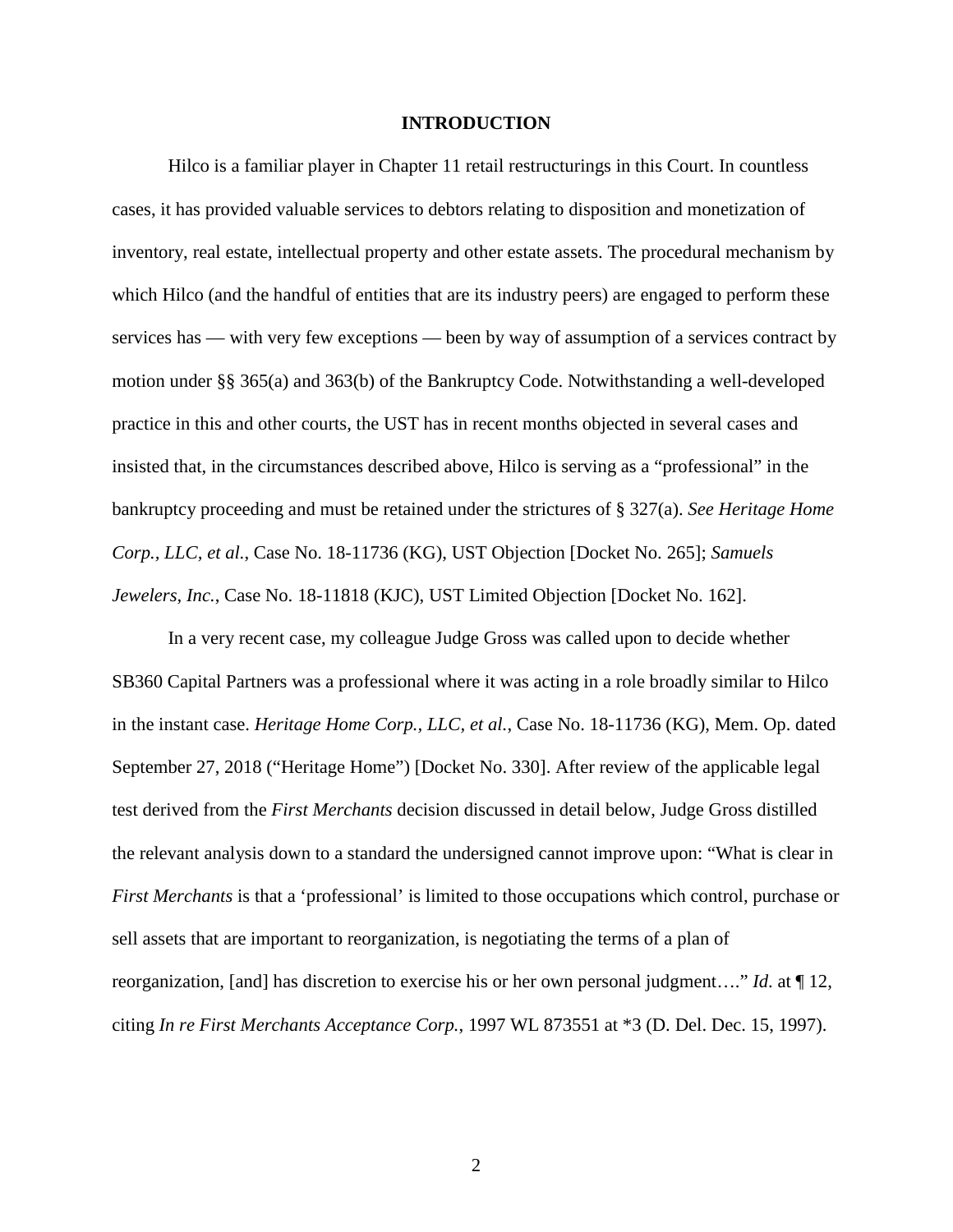Applying this test to the case at bar, this Court is satisfied that Hilco's services, while clearly valuable and important, are not sufficiently central to the development and implementation of the Debtor's reorganization to support a finding that it is a "professional" within the meaning of § 327(a). The established practice requires fulsome disclosure of the services to be provided and the compensation to be paid, followed by a hearing on the merits where a debtor must carry its burden under Bankruptcy Code §§ 365 and 363 to demonstrate that it is proceeding in good faith and that its proposed course of action reflects the exercise of its reasonable business judgment. This structure is compliant with the Bankruptcy Code and is sufficient to address the UST's legitimate desire for transparency and due process without imposing the additional requirements and restrictions required by § 327(a).

## **BACKGROUND**

Brookstone Holdings Corporation and its affiliates (hereinafter "Brookstone" or the "Debtor") operate a well-known manufacturing and retailing business which produces and sells Brookstone-branded products in traditional retail outlets, including both mall and airport stores. Declaration of Greg Tribou In Support of the Debtors' Chapter 11 Petitions and Requests for First Day Relief (the "First Day Aff.") [Docket No. 2] at ¶ 16. Brookstone also sells its branded products on the internet and as wholesaler. In addition to selling its own products, Brookstone provides distribution and sale opportunities for third-party products that fit within Brookstone's brand concept. *Id*. at ¶ 15.

The record reflects that, as of the commencement of these cases on August 2, 2018 (the "Petition Date"), the Debtor operated 137 retail stores, 102 of which were located in malls and 35 of which were located in airports. *Id*. at ¶ 11. For fiscal year 2017, sales from Brookstone's mall stores made up approximately 52% of Brookstone's net sales, and sales from Brookstone's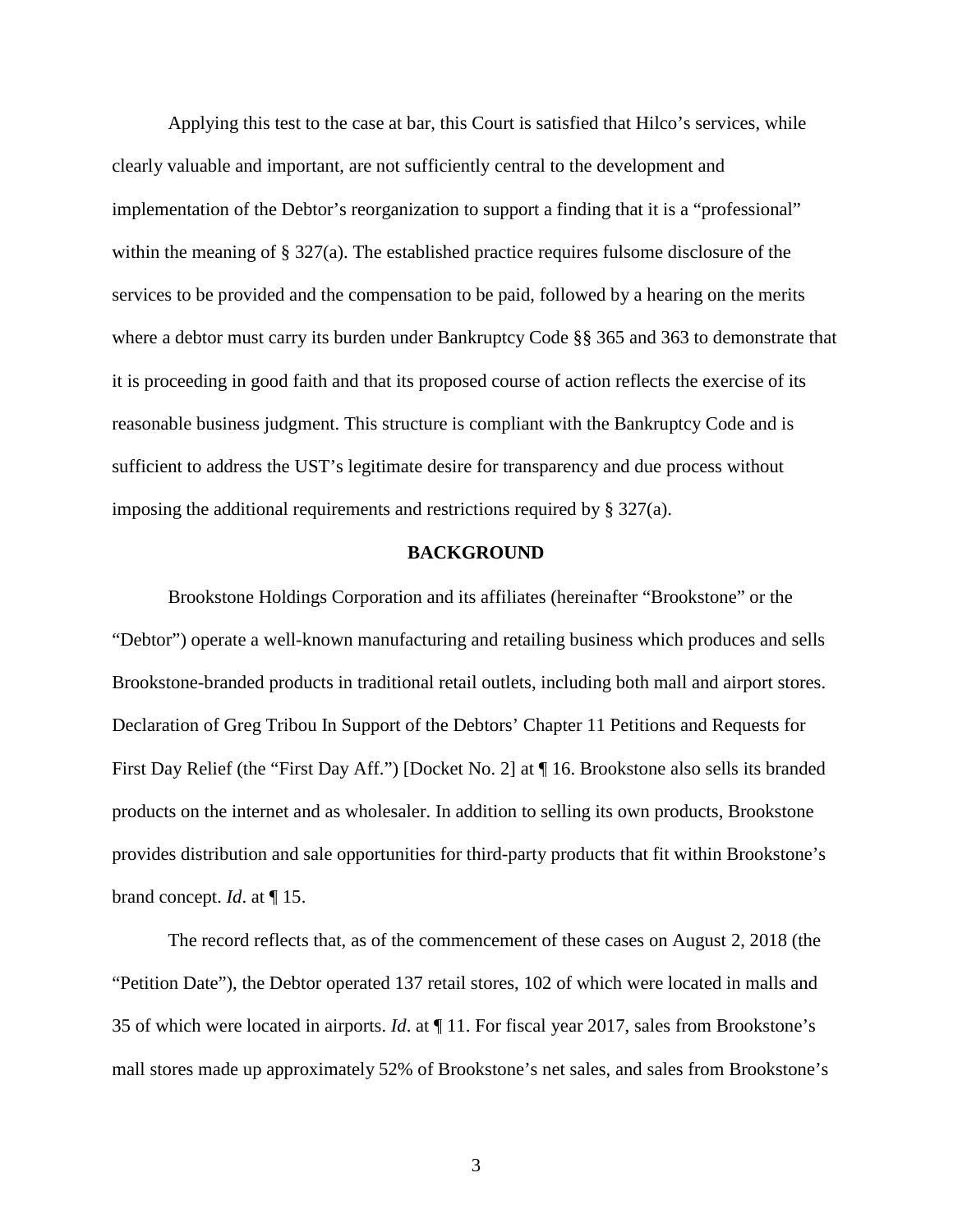airport stores made up approximately 14% of Brookstone's net sales. The balance of Brookstone's sales came from e-commerce and its wholesale operation. *Id*. at ¶ 16.

A number of factors led Brookstone to seek Chapter 11 relief. Notably, the Debtor represents that a shift in consumer preferences has led to a decline in profitability for Brookstone's mall stores, which have been operating at a loss each year since the Debtor's emergence from its first Chapter 11 proceeding in 2014. *Id*. at ¶ 17, 55, 57. While its mall stores have been struggling, however, Brookstone sees potential for improvement in its other business segments. *Id*. at ¶ 18-19, 22-27. In contrast to its mall stores, Brookstone's airport stores have, for the most part, operated profitably. *Id*. at ¶ 18. The Debtor believes that its intellectual property carries substantial value, and its e-commerce presence has potential for expansion and further development. *Id*. at ¶ 27-29. However, Brookstone asserts that in order to realize its potential, it must restructure its operations. *Id*. at ¶ 6-7, 18, 22, 26.

Prior to the Petition Date, Brookstone determined that its restructuring plan would include the closure of its mall stores and the liquidation of a substantial portion of the inventory of those stores. *Id*. at ¶ 66-67. In order to assist Brookstone with the management of those store closures and the associated GOB Sales, it engaged the services of Hilco. *Id*. at ¶ 66-67. On August 1, 2018, the Debtor and Hilco executed the Store Closing Agreement, which laid out the terms and conditions by which Hilco would assist Debtor with its store closures. The Debtor filed its petition for Chapter 11 relief the next day, and contemporaneously filed the Store Closing Motion [Docket No. 25] which requested, *inter alia*, that the Court authorize the Debtor to assume the Agreement.

The UST has filed a limited objection to the issuance of an order granting Debtor approval of the assumption of the Closing Store Agreement (hereinafter the "Limited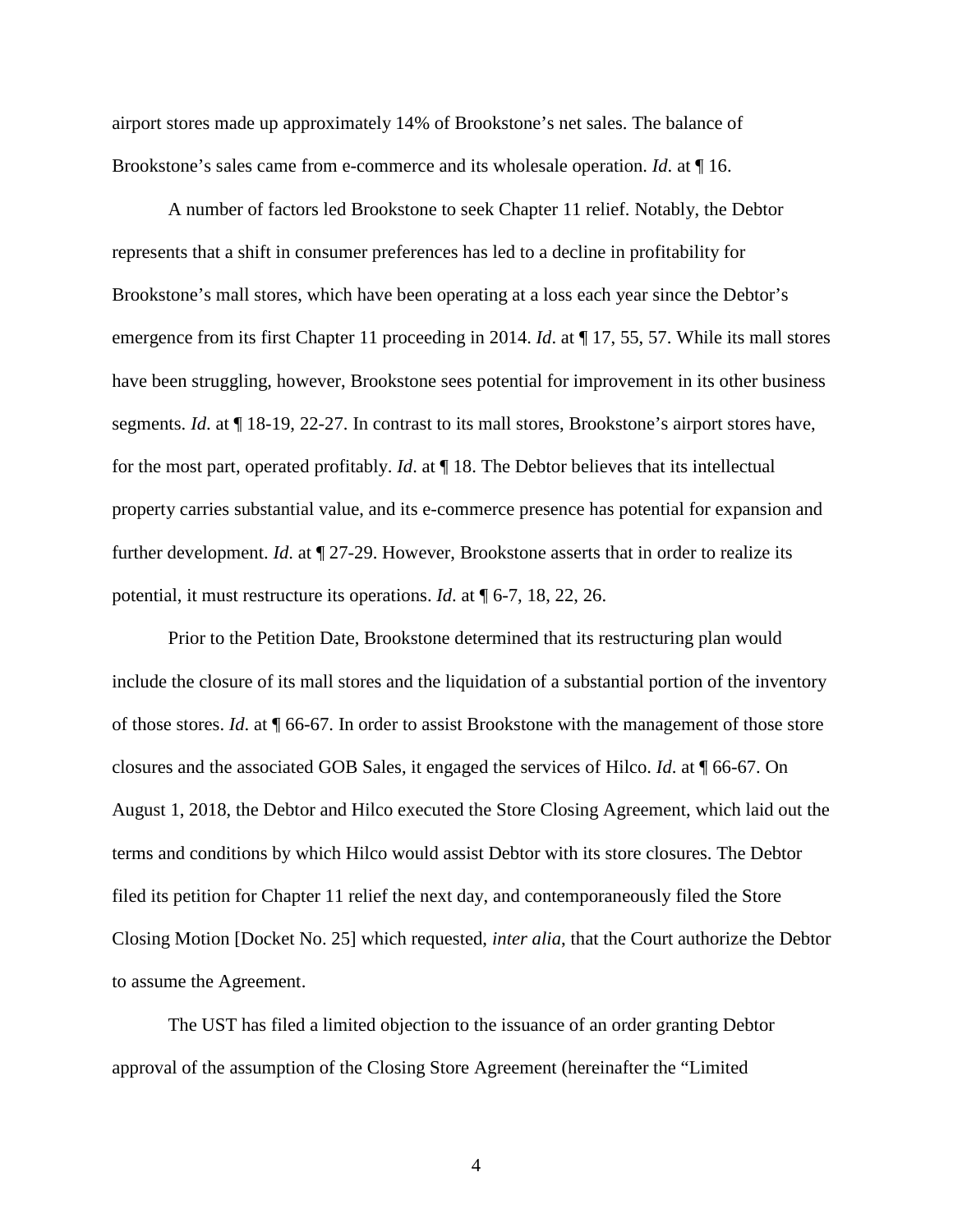Objection") [Docket No. 185]. Specifically, the UST asks the Court to find that Hilco is a professional for the purpose of 11 U.S.C. § 327(a), and that the Debtor therefore must abide by the statutory requirements governing the retention of professionals in bankruptcy proceedings. After a hearing, the Court issued an Interim Order [Docket No. 75] granting most of the relief requested by the Debtor in the Store Closing Motion (and thereby allowing the GOB Sales to proceed), but taking under advisement the issue of whether Hilco is a "professional" for purposes of § 327(a).

Hilco and the UST have prepared and submitted a helpful Joint Stipulation of Facts (the "Joint Stipulation") [Docket No. 261] setting forth agreed-upon facts relevant to the Store Closing Motion and the Limited Objection. The Joint Stipulation reflects that, prior to the Petition Date, the Debtor determined to close 102 stores and liquidate inventory over an 8-week post-petition period, and in order to facilitate this process, it entered into the Store Closing Agreement with Hilco. Joint Stipulation at ¶ 2-4. Hilco's duties and obligations are as follows:

- (i) Recommend appropriate discounting to effectively sell all of Merchant's goods located at the Stores as of the Sale Commencement Date or thereafter delivered thereto as may be mutually agreed by the parties in accordance with a "store closing" and other mutually agreed upon themed sale, and recommend appropriate point-of-purchase, point-of-sale, and other internal and external advertising in connection therewith;
- (ii) Provide qualified supervision to oversee the conduct of the Sale;
- (iii) Maintain focused and constant communication with Merchant's Store Operations team to coordinate and keep them abreast of strategy and timing and to properly effect Store-level communication by Merchant's employees to customers and others about the Sale;
- (iv) Establish and monitor accounting functions for the Sale, including evaluation of sales of Merchant's goods located at the Stores by category, sales reporting and expense monitoring;
- (v) Recommend loss prevention strategies;
- (vi) Coordinate with Merchant so that the operation of the Stores is being properly maintained including ongoing customer service and housekeeping activities; and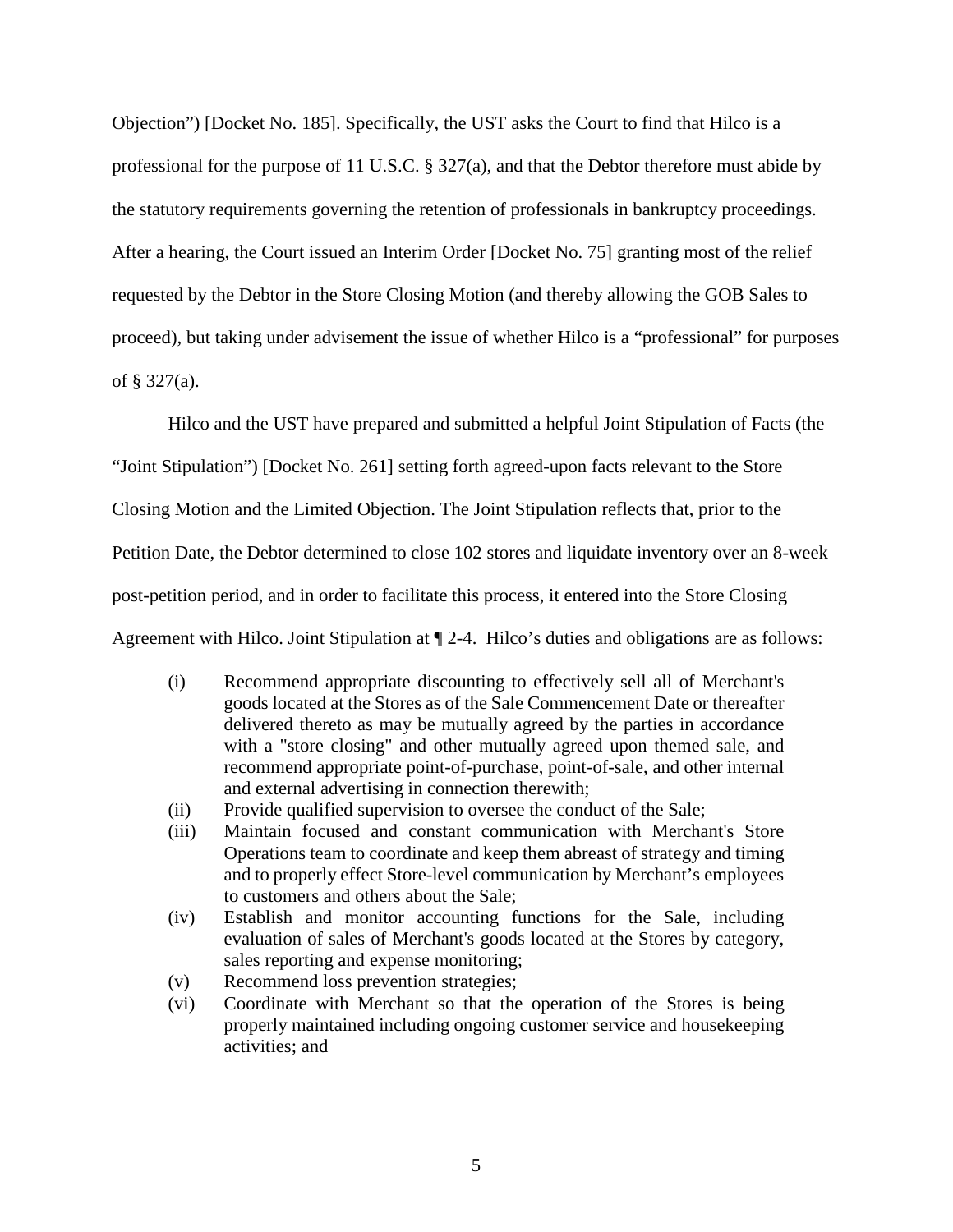(vii) Recommend appropriate staffing levels for the Stores and appropriate bonus and/or incentive programs (to be funded by Merchant) for Store employees.

*Id.* at **[** $\sqrt{8}$ .

The parties have also stipulated that Hilco's fee arrangement in the Store Closing

Agreement is as follows:

…the Debtors agreed to pay the Consultant a sliding "Incentive Fee" from no Incentive Fee to 1.50 percent, which is tied to merchandise sales and the Aggregate Recovery Percentage. The Consultant will be reimbursed for controlled expenses ("Consultant Controlled Expenses") upon presentation of reasonable documentation for expenses actually incurred up to \$520,871 (or such amount as mutually agreed by Consultant and Debtors). The Consultant will also receive a separate 15% commission for selling furnishings, trade fixtures, and equipment, which the Debtors has not informed the Consultant that the Debtors wish to retain ("Retained FF&E"). Any furniture, fixtures, and equipment not identified as Retained FF&E, the Consultant may sell on a commission basis.

*Id.* at **[9.**]

The record reflects that Hilco and Brookstone anticipated, at the time of entry into the

Agreement on the eve of the bankruptcy proceeding, that they might enter into additional

transactions or business arrangements beyond the GOB Sales contemplated in the Agreement.

The potential for such transactions is expressly mentioned in the Agreement between Hilco and

the Debtor. As described in the Joint Stipulation, the Agreement contained a provision which

provided that:

The Consultant is a service provider to the Debtors whose services have a limited purview, but may be expanded should the Debtors and [Hilco] agree mutually upon the terms of a global transaction (an 'Alternative Transaction') for assets not subject to the Closing Stores Agreement. In the event that the Debtors and the Consultant do enter into an Alternative Transaction, the Store Closing Agreement may be terminated.

*Id.* at  $\P$  22; Agreement § 2(C).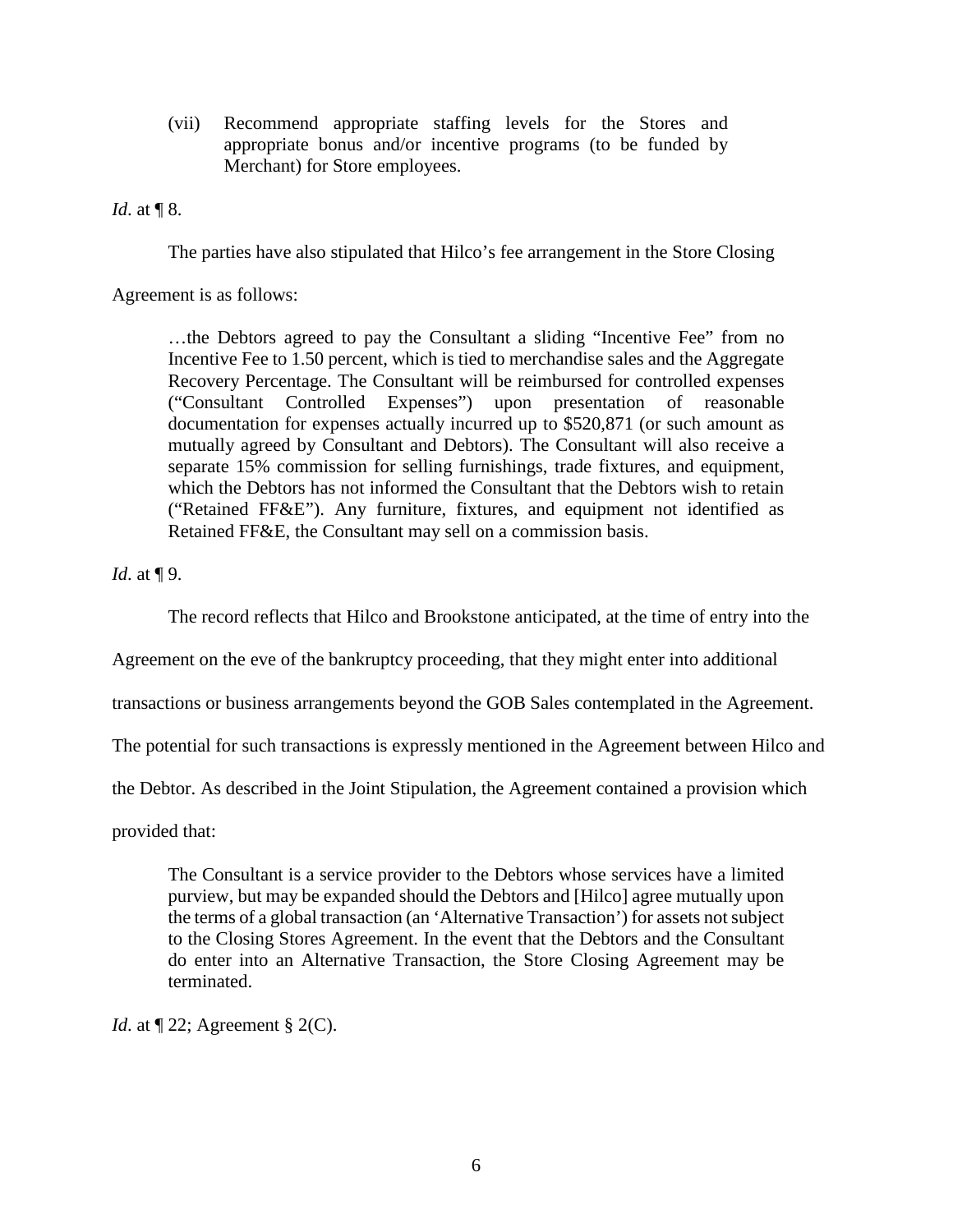Additionally, Hilco and the Debtor also envisioned the prospect that Hilco might make an offer to purchase assets of the Debtor unrelated to the GOB Sales:

[Hilco] and a third party, as a joint venture submitted an offer to the Debtors to purchase certain other assets of the Debtors that expired by its own terms prior to August 28, 2018. It is still possible that [they] may submit additional offers at this time.

Joint Stipulation at ¶ 22.

In connection with the request for assumption of the Agreement, Hilco has filed comprehensive disclosures under penalty of perjury identifying connections and relationships relevant to this case. See Declaration of Disinterestedness of Ian Fredericks [Docket No. 232]; Declaration of Disinterestedness of Mackenzie Shea [Docket No. 234]. Hilco has represented that, while it is not required to file such disclosures in the context of an assumption motion under § 365, it has developed this practice in many prior cases either in response to concerns raised by the UST or in an effort to provide greater transparency regarding the transaction at hand. Brief of Hilco in Support of the Motion to Assume at  $\P$  74 [Docket No. 186].

The foregoing recounts a complicated but hardly unusual business relationship in the context of a retail bankruptcy. In a nutshell, Hilco contracted immediately before the Petition Date to assist the Debtor with the GOB Sales in exchange for compensation that appears in line with industry standards. However, informed by decades of experience with the potential pitfalls of even the most promising retail restructurings, Hilco and the Debtor left open and expressly contemplated that Hilco might be called upon or invited to play other roles in the case as circumstances may require, such as buying estate assets or even serving as a lender to Brookstone.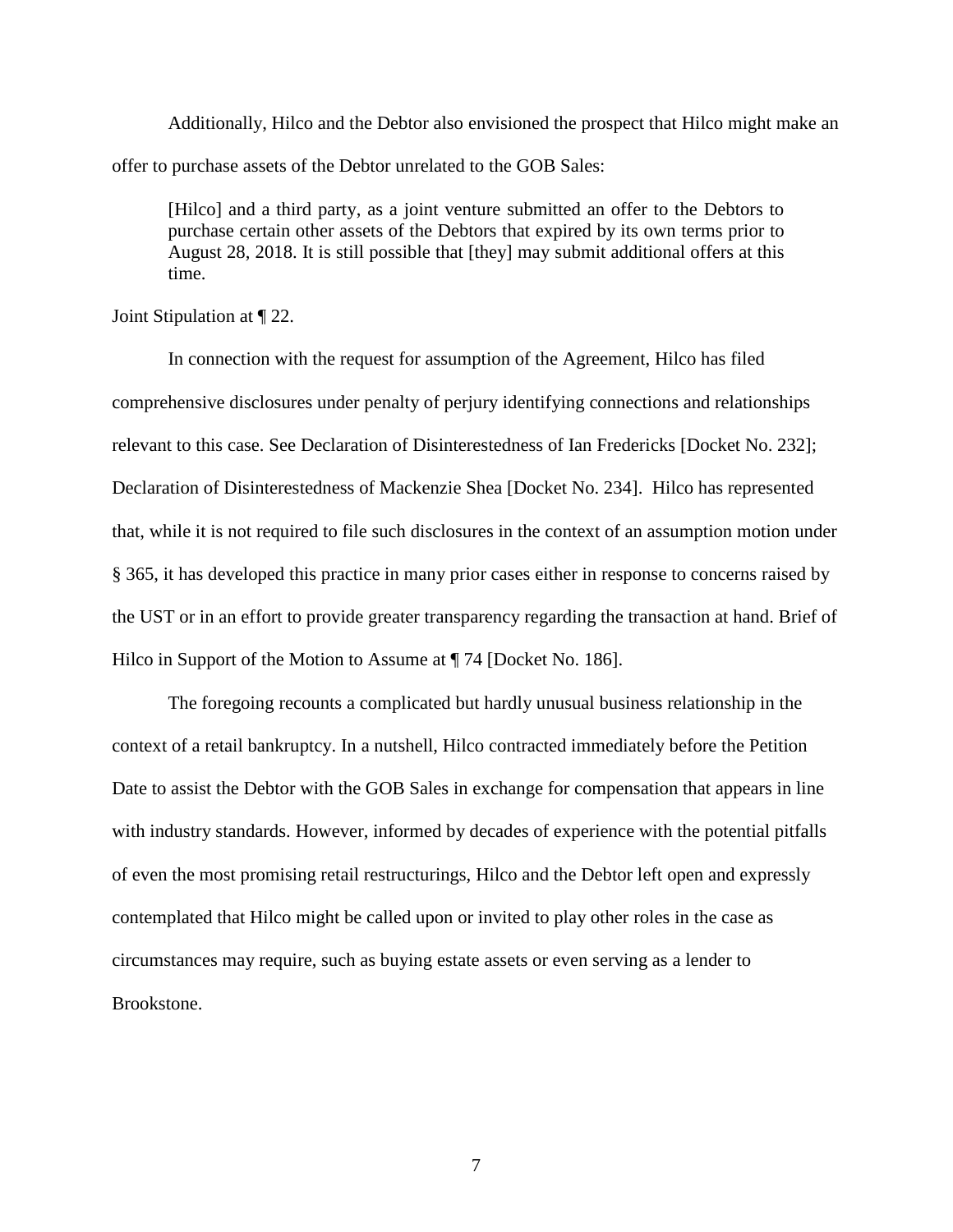## **JURISDICTION AND VENUE**

This Court has jurisdiction over this matter pursuant to 28 U.S.C. §§ 1334 and 157(a) and (b)(1). Venue is proper in this Court pursuant to 28 U.S.C. §§ 1408 and 1409. Consideration of this matter constitutes a "core proceeding" under 28 U.S.C. § 157(b)(2)(A) and (O).

# **THE PARTIES' POSITIONS**

The UST posits that Hilco is serving as an auctioneer and so must be retained under Bankruptcy Code § 327(a). Alternatively, the UST contends that, given the nature of the services to be performed by Hilco for the Debtor here, Hilco is an "other professional" within the meaning of that term as it is used in § 327(a) and therefore must be formally retained.

Hilco and the Debtor offer several responses to the UST's objection. First, the Debtor observes that Hilco and its peers have performed these services, without being retained under § 327(a), in scores if not hundreds of retail bankruptcies stretching back decades. Next, Brookstone submits that Hilco is not an auctioneer since it is not in any fashion conducting an auction. Brookstone then walks through the familiar six-factor test laid down in *First Merchants* to assert that Hilco is not an "other professional" under § 327(a). And finally, Brookstone contends that any ruling that would require Hilco to be retained as a professional would have a significant and detrimental impact, not only in this case, but in most retail Chapter 11 cases by severely limiting the types of work and services Hilco could perform.

#### **DISCUSSION**

The issue before the Court is whether Hilco must be retained as a professional pursuant to § 327(a) of the Bankruptcy Code. That section provides as follows:

Except as otherwise provided in this section, the trustee, with the court's approval, may employ one or more attorneys, accountants, appraisers, auctioneers, or *other professional persons*, that do not hold or represent an interest adverse to the estate,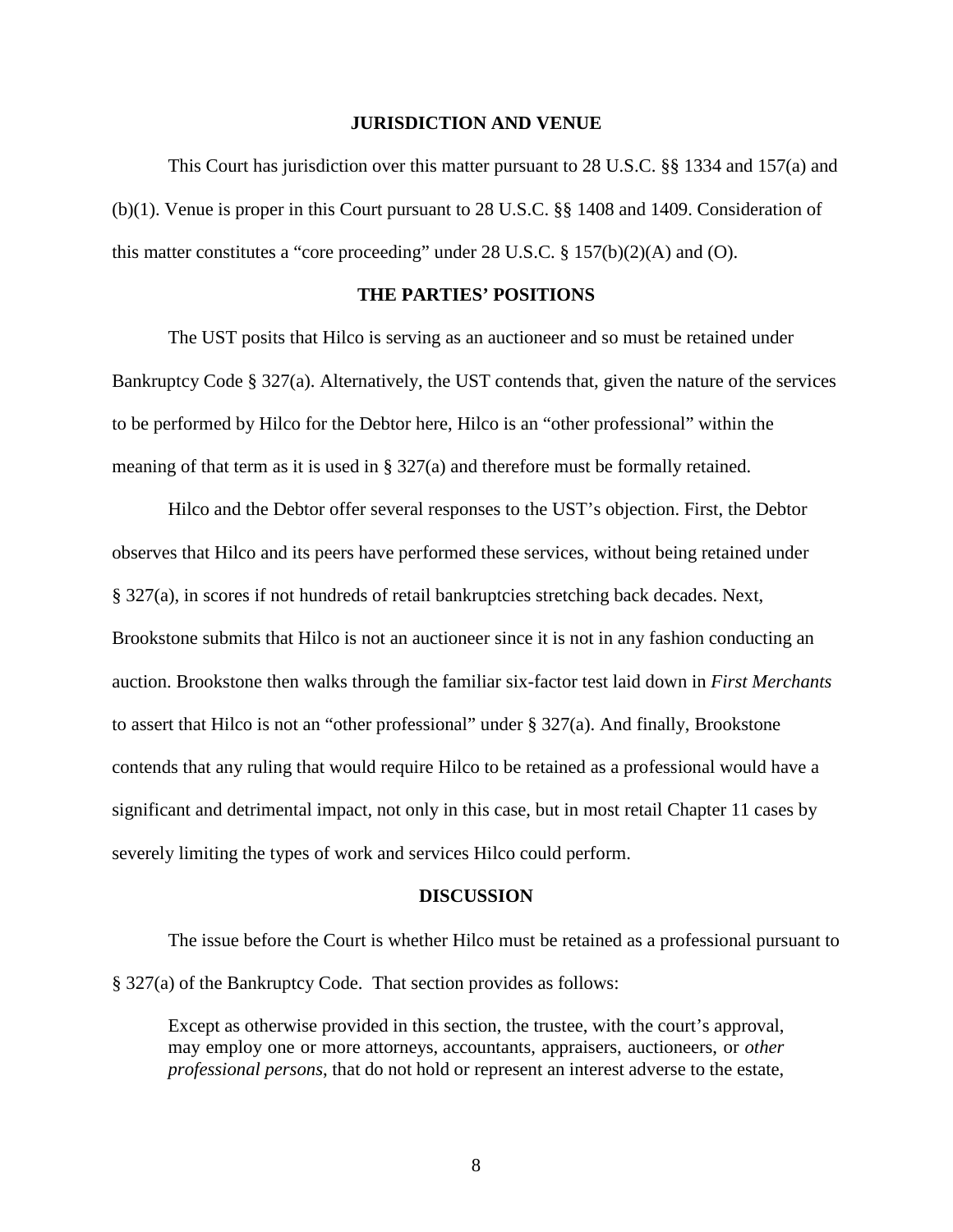and that are disinterested persons, to represent or assist the trustee in carrying out the trustee's duties under this title.

11 U.S.C. § 327(a) (emphasis added). <sup>2</sup> If Hilco, serving in the role described by the Store Closing Agreement, is a professional for the purposes of § 327(a), the retention of Hilco must be requested and approved under section § 327(a) and Federal Rule of Bankruptcy Procedure 2014. These provisions operate to require the Debtor and Hilco to provide the Court with disclosures that relate to all connections and potential conflicts-of-interest. The Court must also determine that the professional is "disinterested" <sup>3</sup> and does not "hold or represent an interest adverse to the estate." *Id*. Importantly, if Hilco is a retained professional, it would likely be precluded from engaging in further transactions with the Debtor (such as purchasing assets not encompassed within the GOB Sales) that were referenced in the Agreement. *See, e.g.*, 18 U.S.C. § 154(a).

As noted above, the UST argues as a threshold matter that Hilco must be retained as a professional, pursuant to § 327(a), because Hilco is an "auctioneer." Limited Objection at 12-13. In the alternative, the UST argues that Hilco must be retained as a professional because Hilco is an "other professional" for purposes of § 327(a). *Id*. at 13. The Court addresses both arguments, in turn, below.

 $\overline{a}$ 

<sup>&</sup>lt;sup>2</sup> "Although section 327 speaks only in terms of a trustee, a debtor in possession in a [C]hapter 11 case has all of the rights, duties and powers of a trustee." 3 Collier on Bankruptcy P 327.01 (16th 2018). *See also In re Borders Grp., Inc.*, 453 B.R. 477, 485 (Bankr. S.D.N.Y. 2011) ("Section 327(a)…permits a debtor-in-possession, with the court's approval, to retain professional persons, including auctioneers.").

<sup>&</sup>lt;sup>3</sup> The Code defines "disinterested person" as a person or entity that:

<sup>(</sup>A) is not a creditor, an equity security holder, or an insider;

<sup>(</sup>B) is not and was not, within 2 years before the date of the filing of the petition, a director, officer, or employee of the debtor; and

<sup>(</sup>C) does not have an interest materially adverse to the interest of the estate or of any class of creditors or equity security holders, by reason of any direct or indirect relationship to, connection with, or interest in, the debtor, or for any other reason.

<sup>11</sup> U.S.C. § 101(14).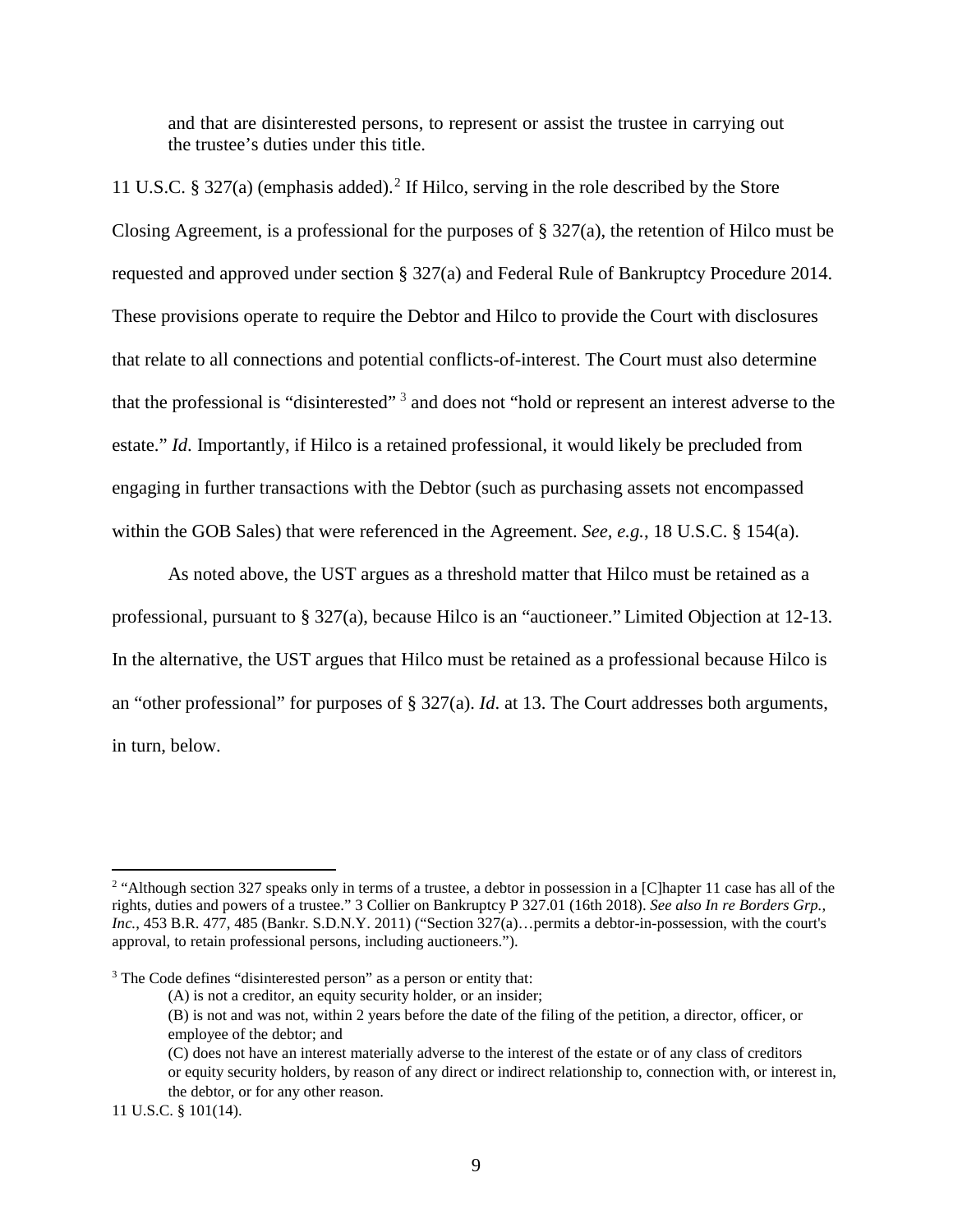## **A. Hilco is Not an Auctioneer for the Purpose of § 327(a)**

An auctioneer is a professional identified under  $\S 327(a)$ . If a party is serving as an auctioneer, no matter how modest the compensation or how limited the services, it must be formally retained. *In re Borders Grp., Inc.*, 453 B.R. 477, 485 (Bankr. S.D.N.Y. 2011). The Bankruptcy Code does not define the term "auctioneer." The Court looks therefore to common usage of the term. An auctioneer is defined as "[o]ne who conducts sales by auction." Oxford English Dictionary 778 (2nd ed. 2004). An auction is "[a] public sale in which each bidder offers an increase upon the price offered by the preceding, the article put up being sold to the highest bidder." Oxford English Dictionary 778 (2nd ed. 2004). These general definitions are consistent with the Court's understanding and expectation regarding usage of these terms in the bankruptcy context.

The undisputed record reflects that inventory being sold by Hilco is not being sold to the highest bidder at a public sale. Instead, it is being priced and sold at stores in a manner typical of a retail sale, not an auction. Transcript regarding hearing held August 29, 2018 at 149 [Docket No. 336] (hereinafter "August 29 Tr."). During the course of Brookstone's GOB Sales, the customer does not compete with other purchasers for items, negotiate with Hilco regarding price, or make bids for any of the items for sale. Instead, the customer browses, selects, and purchases pre-priced merchandise from the store:

The consumer walks in, picks the item off the shelf, brings it to the cash register in the store, the merchant's employees are the ones who operate their [point-of-sale] systems; consumer hands the goods, it's scanned at the [point-of-sale] system, the receipt is generated, the merchant collects the proceeds of the sale from whatever tender the customer gave, customer walks out with the receipt and the merchandise…*There is no bidding. There is no negotiation*.

August 29 Tr. at 149-150 (emphasis added).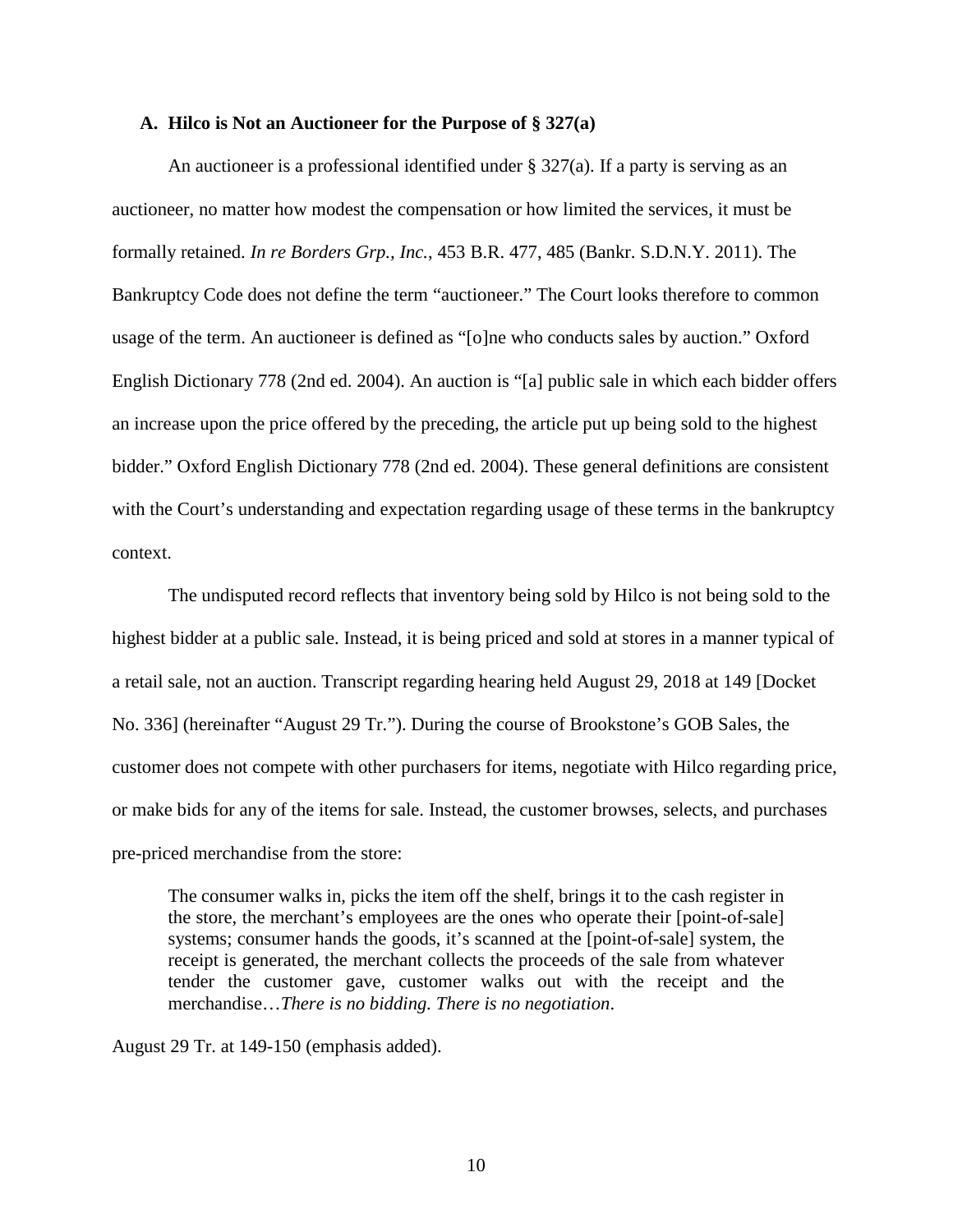In addition to the retail sale of inventory, Hilco is also under contract with the Debtor to sell the "furniture, fixtures, and equipment" ("FF&E") in the stores. [Docket No. 25, Exhibit 2,  $\P$  6 (A)-(D)]. While the disposal of this FF&E is distinct from a typical retail sale, it is, nevertheless, not sold in an auction; nor does Hilco act as an auctioneer. Ian Fredericks, an officer of Hilco, testified that the FF&E is marked with prices and is available for purchase. August 29 Tr. at 150-51. At no point is the FF&E the subject of competitive bidding or of an auction process managed by Hilco. *Id*. at 150-51.

The Court is of course aware that there is a variety of ways to conduct an auction. However, the sale process contemplated by the Agreement between the Debtor and Hilco is not an auction in any respect. Because the undisputed record clearly establishes that Hilco was not hired to conduct an auction on behalf of Debtor, the Court concludes that Hilco has not been engaged as an "auctioneer" for the purposes of § 327(a). *Accord Heritage Home* at ¶ 8.

## **B. Hilco Is Not an "Other Professional" For the Purposes of 327(a)**

The Court turns now to whether Hilco is an "other professional" as that term is used in § 327(a). In addition to "attorneys, accountants, appraisers [and] auctioneers," § 327(a) allows debtors-in-possession to retain "other professional persons." 11 U.S.C. § 327(a). "Professional" is a term not defined in the Bankruptcy Code, and courts have struggled to identify clear principles to use to determine whether a given employee is an "other professional" which must be retained under § 327(a). *See First Merchants* at \*2 (D. Del. Dec. 15, 1997) (describing approaches to the issue as "vague and difficult to apply").

Chief Judge Farnan's approach in *First Merchants* is helpful and instructive. In that case, First Merchants operated a business that primarily serviced payments on account of sub-prime vehicle loans. *Id*. at \*1. The debtor proposed to sell certain of its receivables to Ugly Duckling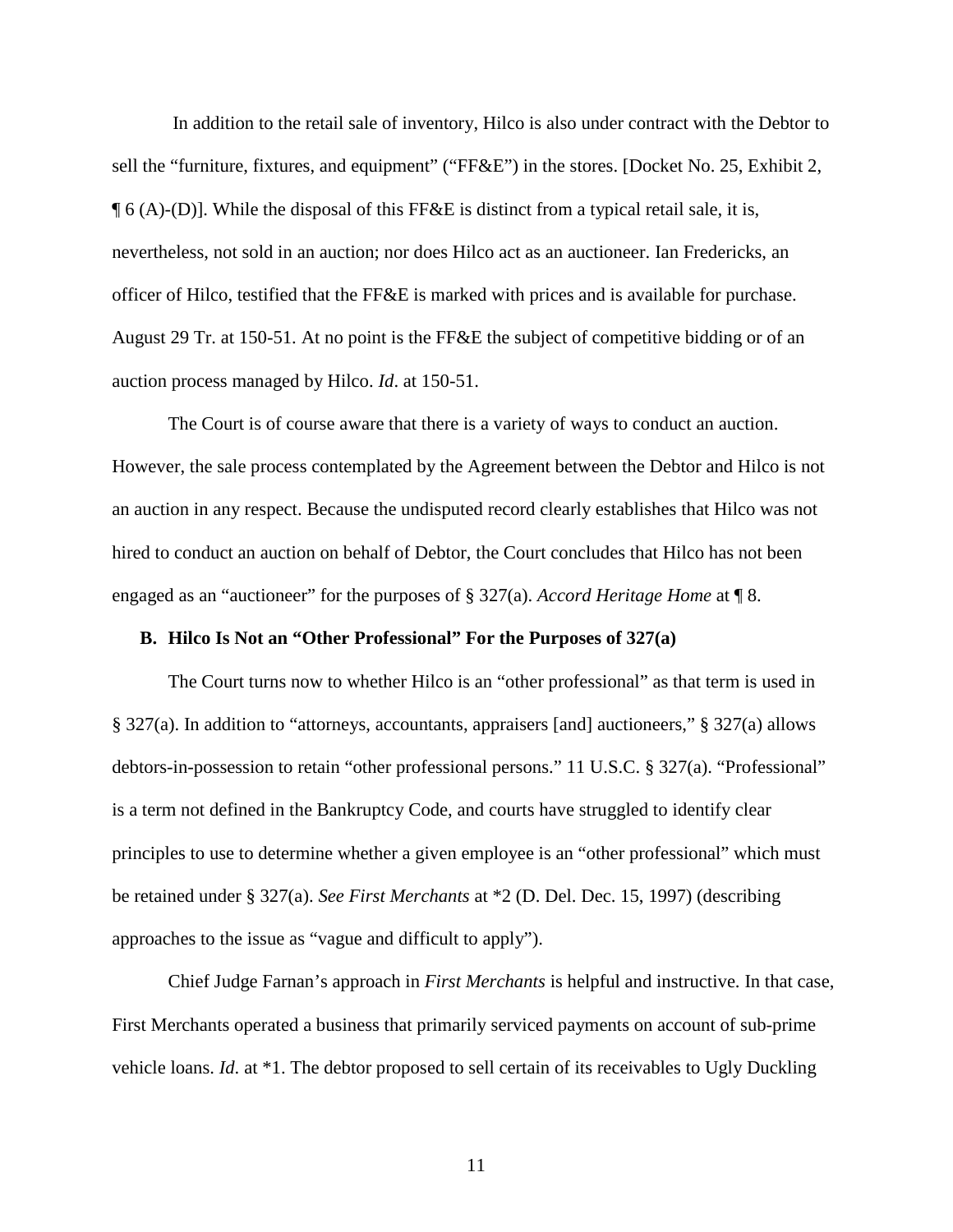Corporation ("Ugly Duckling"), and under the arrangement presented to the court, the debtor would enlist the assistance of Ugly Duckling in servicing not just the receivables it was purchasing, but all of the receivables in the debtor's portfolio. *Id*. At bottom, the debtor's business consisted of moving and accounting for payments received from a portfolio of loans, and Ugly Duckling was to largely take over that process. *Id*. at \*1, \*3-\*4. The UST objected to the proposed hiring of Ugly Duckling, contending that the breadth and significance of the service to be provided by Ugly Duckling rendered it an "other professional" and so it was required to be formally retained. *Id*. at \*1.

To resolve that question, the court developed and applied a "list of factors to be considered and applied in making the determination of whether an employee is a 'professional' within the meaning of Section 327." *Id*. at \*2. Chief Judge Farnan wrote that "[a]lthough the list is not exclusive…it reflects many of the considerations that have impacted judicial decisions in this area." *Id*. at \*3. The court in *First Merchants* noted — and this Court emphasizes — that "in applying these factors…no one factor is dispositive…the factors should be weighed against each other and considered *in toto*." *Id*. While affording substantial flexibility in applying the test, the court stressed that the most important considerations were the amount of independence and discretion afforded to Ugly Duckling in its relationship with the debtor and the nexus between the services to be provided and the debtor's reorganization. *Id*. at \*3-\*4 ("[T]he Court finds the amount of discretion afforded [Ugly Duckling] in the Consultation Agreement to be troublesome.").

The six factors developed in *First Merchants* are as follows:

- (1) whether the employee controls, manages, administers, invests, purchases or sells assets that are significant to the debtor's reorganization;
- (2) whether the employee is involved in negotiating the terms of a Plan of Reorganization;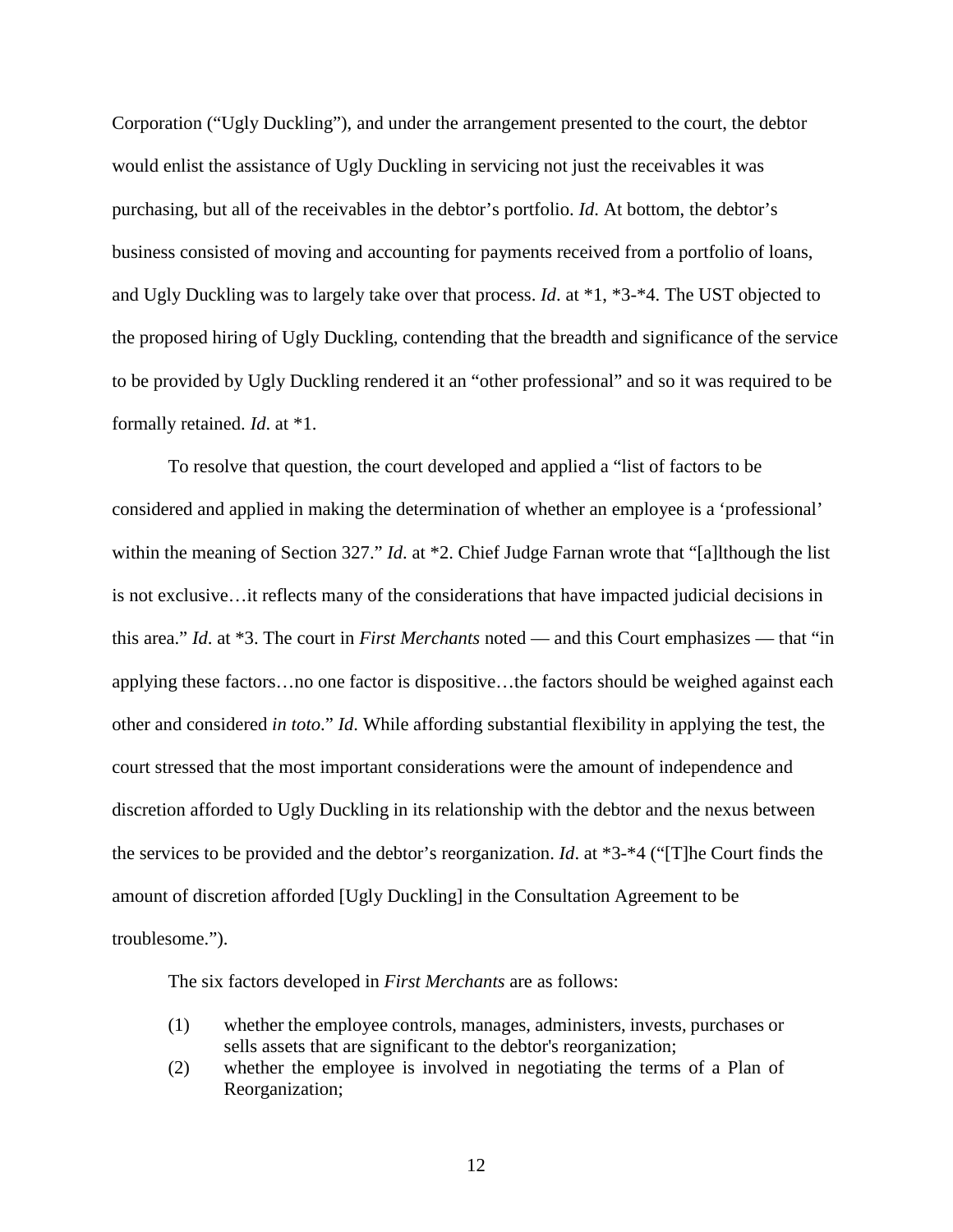- (3) whether the employment is directly related to the type of work carried out by the debtor or to the routine maintenance of the debtor's business operations;
- (4) whether the employee is given discretion or autonomy to exercise his or her own professional judgment in some part of the administration of the debtor's estate, i.e. the qualitative approach;
- (5) the extent of the employee's involvement in the administration of the debtor's estate, i.e. the quantitative approach; and
- (6) whether the employee's services involve some degree of special knowledge or skill, such that the employee can be considered a "professional" within the ordinary meaning of the term.

*Id.* at \*3 (footnotes removed). Applying these factors to the stipulated facts of the instant proceeding helps shape the Court's analysis, and informs its ultimate determination that Hilco is not acting as an "other professional" when performing its duties pursuant to the Store Closing Agreement.

The first *First Merchants* factor is "whether the employee controls, manages, administers, invests, purchases or sells assets that are significant to the debtor's reorganization." *Id*. Here, Brookstone is hiring Hilco to assist with the closure of 102 of Brookstone's stores, which together were responsible for more than 50% of the debtor's sales in FY 2017. First Day Aff. at ¶ 6. At first blush, then, it would appear that Hilco is in fact engaged in "[selling] assets that are significant to the debtor's reorganization plan." *First Merchants* at \*3.

However, the record developed here shows that the Debtor and its management and staff remain at all times in complete control of all aspects of the GOB sales. The sales are conducted in their stores, run by the Debtor's existing employees, and the Debtor retains control over both the pricing strategies and the duration of the GOB Sales at the stores. So while it is true that Hilco is certainly providing services in connection with an important sale process, the record does not support a finding that Hilco "controls" or "manages" that process. The first factor weighs in favor of Hilco and the Debtor.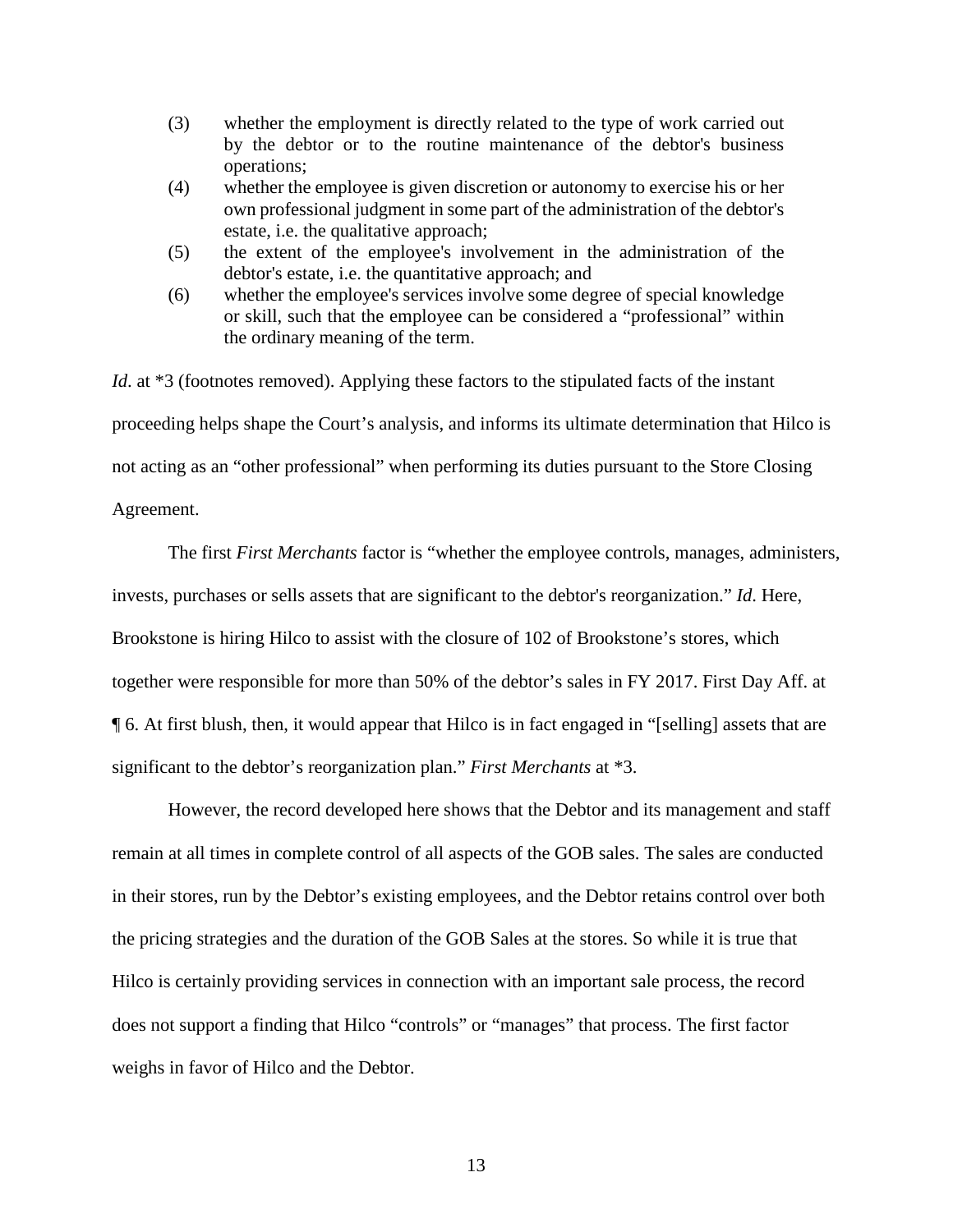The second *First Merchants* factor is "whether the employee is involved in negotiating the terms of a Plan of Reorganization." *Id*. at \*3. The record reflects that Hilco is not involved in negotiating the terms of a plan, and the parties are in agreement as to this prong. *See* Limited Objection at 14 (stating that "factors 1 and 3 through 6 weigh in favor" of determining that Hilco is a professional). This factor weighs in favor of Hilco and the Debtor.

The third *First Merchants* factor concerns "whether the employment is directly related to the type of work carried out by the debtor or to the routine maintenance of the debtor's business operations…" *First Merchants* at \*3. If it is, then there is an assumption that the provider of these services is not a "professional."

The closure of 102 of Brookstone's retail stores — in essence, the shuttering of its entire mall retail business segment — is not "routine." *Id*.; First Day Aff. at ¶ 11. The stores to be closed were collectively responsible for more than half of Brookstone's net sales in FY 2017. First Day Aff. at ¶ 16. Liquidations and store closures at this scale are not the "type of work carried out by the debtor." Instead, the Debtor entered into these proceedings with the expectation that the GOB Sales and the related store closings would constitute a substantial part of the Debtor's restructuring. First Day Aff. at ¶ 66.

The Debtor entered into Chapter 11 with the expectation of being able to "execute an orderly store closing process." *Id*. at ¶ 66. That process, which includes the liquidation and store closure services provided by Hilco, is undoubtedly enabled by the Debtor's entry into Chapter 11 proceedings. The protections afforded to the Debtor by the Bankruptcy Code (and this Court) allow the Debtor to operate the GOB Sales free from contractual and regulatory restrictions that might otherwise restrict the Debtor's ability to quickly and efficiently liquidate its inventory and close its stores. As the parties stipulated, "[i]nside of bankruptcy, retailers face fewer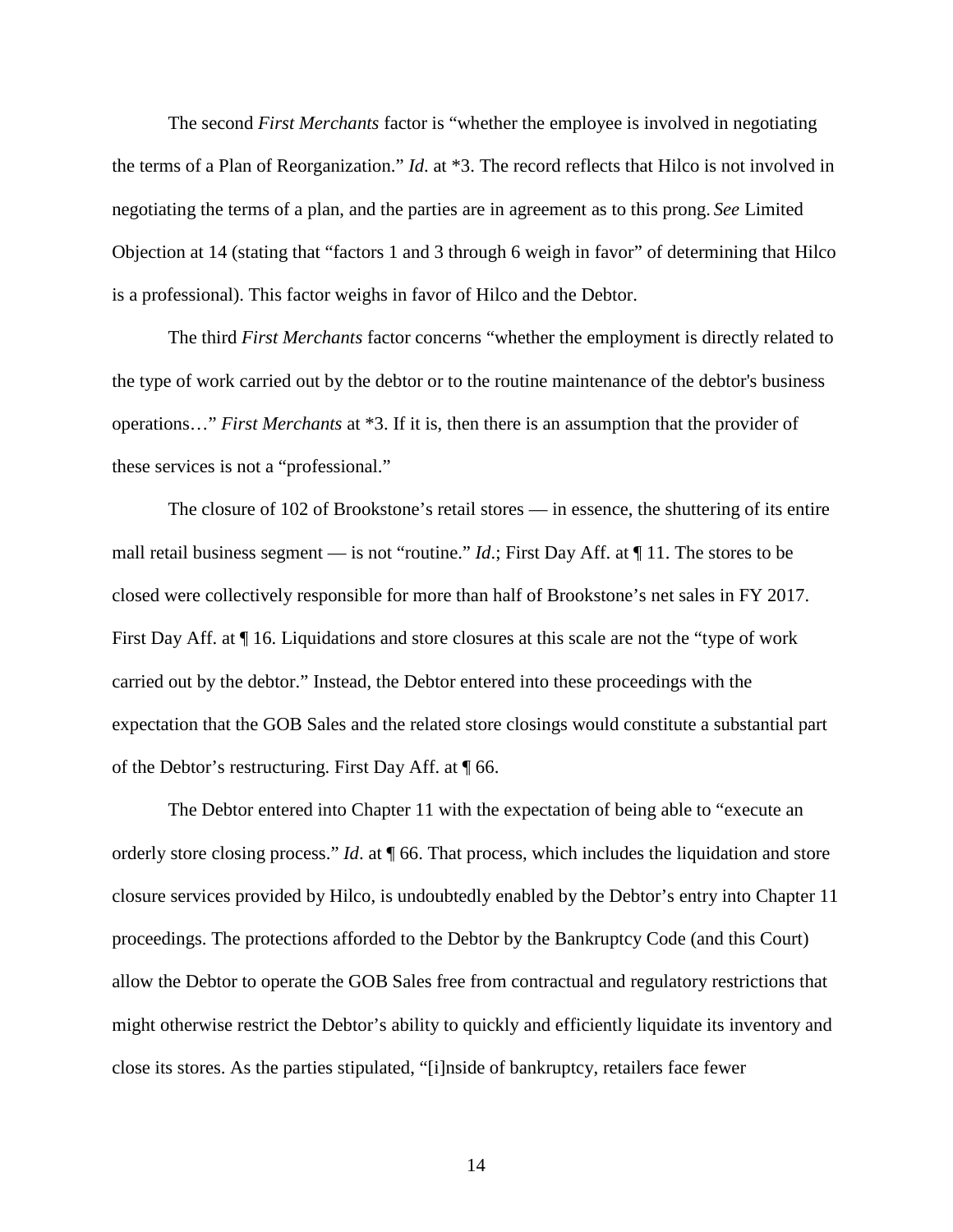restrictions…can receive relief from lease restrictions…[and] have other rights that a retailer in a non-bankruptcy context does not." Joint Stipulation at ¶ 17. Given these facts, the Court finds that Hilco's services for the Debtor relate to the Debtor's restructuring activity, not the Debtor's routine "business operations," *First Merchants* at \*3, and that this factor weighs in favor of the UST.

The fourth *First Merchants* factor is "whether the employee is given discretion or autonomy to exercise his or her own professional judgment in some part of the administration of the debtor's estate …" *Id*. The UST argues that Hilco has "a meaningful amount of autonomy and control" in overseeing the GOB Sales. Limited Objection 15. However, the record developed in this case and the Joint Stipulation actually reflect that the discretion afforded to Hilco under the Agreement is limited, and the discretion that is being exercised by Hilco is not being exercised "in the administration of the debtor's estate." *Id*. The two most important considerations in conducting the GOB Sales are (1) pricing strategy and (ii) the timeline for the sales. Hilco may offer advice or guidelines to the Debtor as to these areas, but it does not enjoy the freedom to dictate how the process is implemented. Indeed, the record reflects that Hilco offered advice to the Debtor as to how long to run the GOB Sales, and the Debtor rejected that advice. Joint Stipulation at ¶ 4; August 29 Tr. at 148.

It is useful to compare Hilco's role in this case to the amount of discretion and control granted Ugly Duckling, the consultant in the *First Merchants* case. As noted above, Ugly Duckling was given extensive and exclusive discretion to manage virtually all of the assets of the debtor. <sup>4</sup> *First Merchants* at \*3. Ugly Duckling was even given the discretion to determine the

 $\ddot{\phantom{a}}$ 

<sup>4</sup> In the initial version of the agreement between First Merchants and Ugly Duckling, Ugly Duckling — again, in its role as an alleged "consultant" to debtor First Merchants — was granted the "sole discretion, [to] employ outside personnel or consultants without the scrutiny of the Court, creditors, or the [UST]." *First Merchants* at \*3. The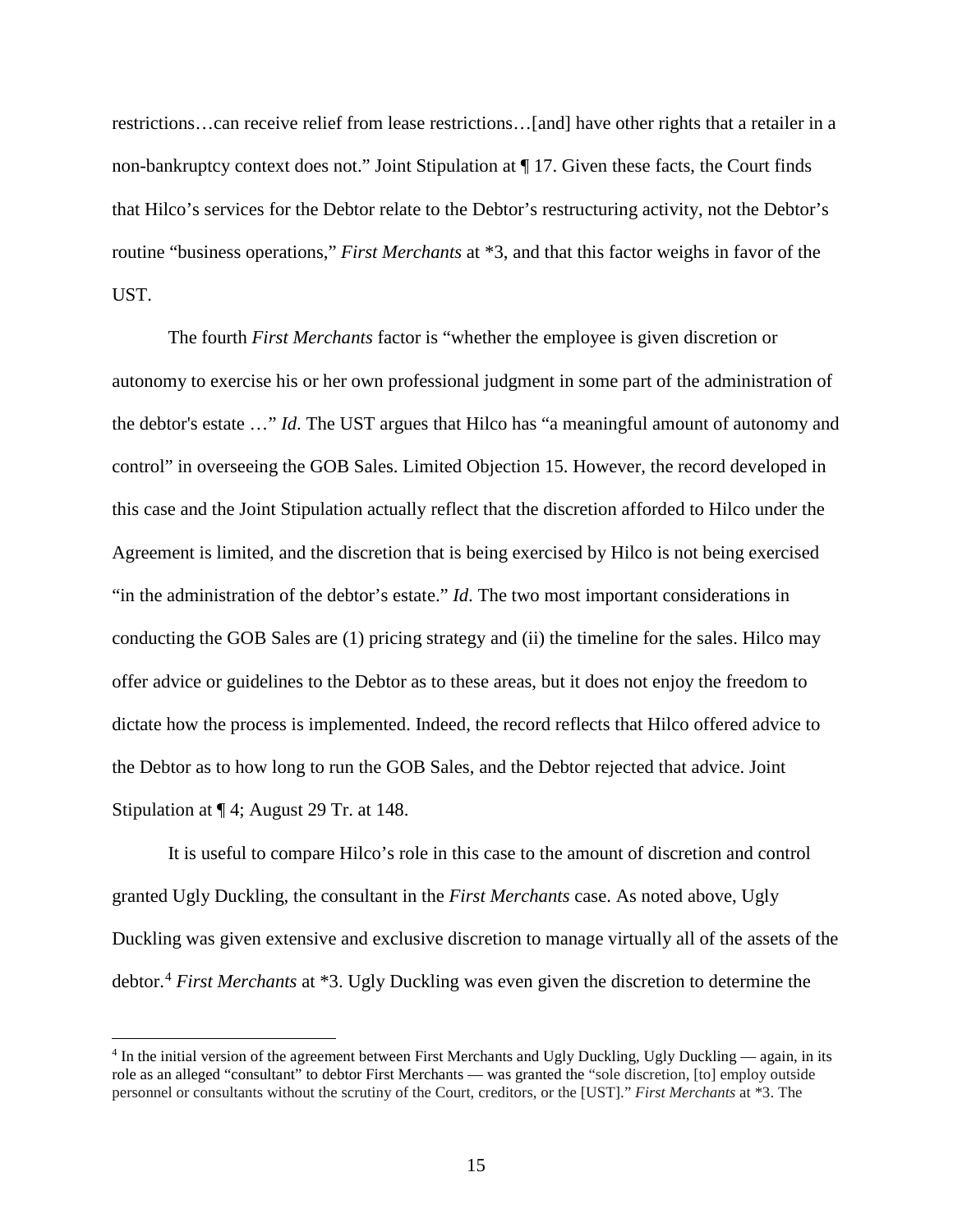scope of its own contractual obligations to the debtor: the agreement between First Merchants and Ugly Duckling provided that Ugly Duckling would "support the Debtor with specific accounting, record keeping and cash management functions with respect to billing, payment and collection of the Serviced Receivables" and this support was to be provided "[t]o the extent *deemed necessary and appropriate by [Ugly Duckling]*" — not by First Merchants, the debtorin-possession. *Id*. (emphasis added). The court emphasized the extent to which Ugly Duckling was proposing to essentially run the debtor's entire business:

[Ugly Duckling] will be intimately involved in the management of these receivables, the primary asset remaining in the Debtor's estate, and in accomplishing tasks that are within the fiduciary duties undertaken by a debtor-inpossession.

*Id*.

 $\ddot{\phantom{a}}$ 

In contrast to the wide discretion given to Ugly Duckling in *First Merchants*, Hilco is given a relatively narrow mandate under the Agreement. Hilco did not determine that store closures were warranted, which stores would be closed, or what the duration of the Store Closing Sale would be. Joint Stipulation at ¶ 2-4, August 29 Tr. at 148. The Debtor retained final authority over the Store Closing Sale, acting as the final word on matters as minor as the design of the signage advertising for the GOB Sales and as major as pricing strategy and the sale timeline. Joint Stipulation at ¶ 2-4; August 29 Tr. at 138-39, 148, 150.

Further, what discretion is being exercised by Hilco is not being "exercise[d]…in some part of the administration of the debtor's estate." *First Merchants* at \*3. Unlike the consultant in *First Merchants*, Hilco has not been given discretion to "accomplish<sup>[]</sup> tasks that are within the fiduciary duties undertaken by a debtor-in-possession." *Id*. Here, Hilco provides advice and

extent of the discretion sought by Ugly Duckling is striking, although First Merchants later submitted a revised version of the agreement which narrowed Ugly Duckling's hiring power to "such persons as the Debtor currently utilizes or as approved by the Court or the United States Trustee's office." *Id.* at \*3.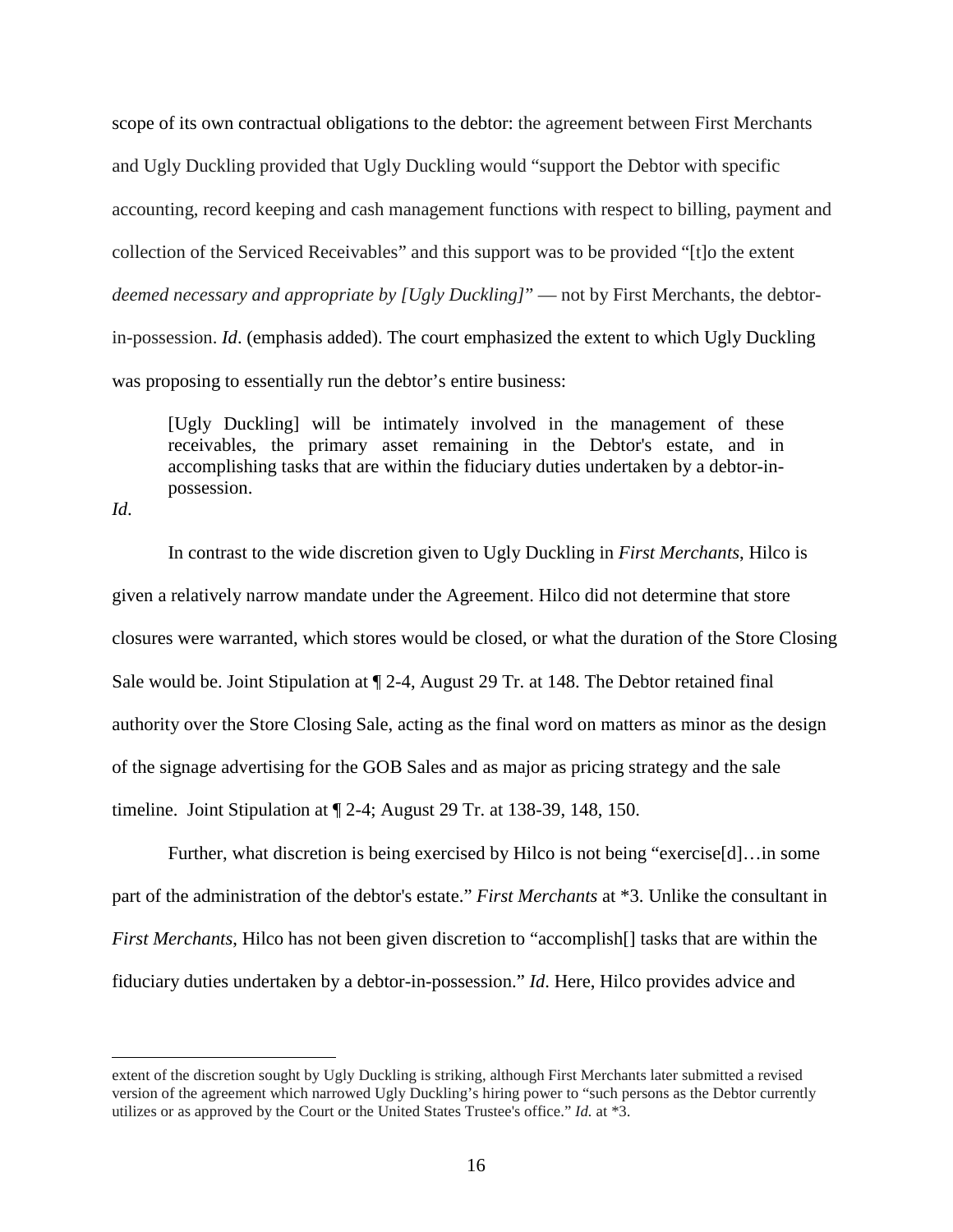guidance on an inventory reduction and liquidation strategy. In *First Merchants*, by contrast, the court stressed the extraordinary mandate granted to the putative consultant:

[Ugly Duckling's] role under the Consultation Agreement extends beyond mere debt collection to the evaluation and assessment of the [d]ebtor's equipment, personnel, organization, current and future facilities, and certain procedures and policies, relating to servicing the [r]eceivables.

*Id*. at \*4. This factor weighs in favor of Hilco and the Debtor.

The fifth *First Merchants* factor is "the extent of the employee's involvement in the administration of the debtor's estate …" *Id*. The analysis of this factor is similar to the analysis of the fourth *First Merchants* factor, because both factors address Hilco's involvement in "the administration of the debtor's estate." *Id*. The closure of 102 of the Debtor's stores does, as asserted by the UST, "represent[s] a significant amount of restructuring activity." Limited Objection at 14. However, there is considerable distance between Hilco's assistance in inventory disposition, and the negotiation and implementation of a reorganization strategy that will be embodied in a plan that hopefully will enjoy stakeholder input and support. Indeed, the record reflects that Hilco's work for Brookstone has already concluded as of the date hereof, long before the filing of a plan or the closing of other transactions that form the core of the restructuring strategy. Accordingly, the Court finds that Hilco's role in the store closures does not constitute meaningful participation in the "administration of the debtor's estate" as contemplated by § 327(a). The fifth factor therefore favors Hilco and the Debtor.

The sixth *First Merchants* factor is "whether the employee's services involve some degree of special knowledge or skill, such that the employee can be considered a 'professional' within the ordinary meaning of the term." *First Merchants* at \*3. In all candor, the Court finds this prong of the test to be entirely unhelpful. Long experience teaches that literally all business and service activities require "specialized knowledge or skill" on the part of the service provider.